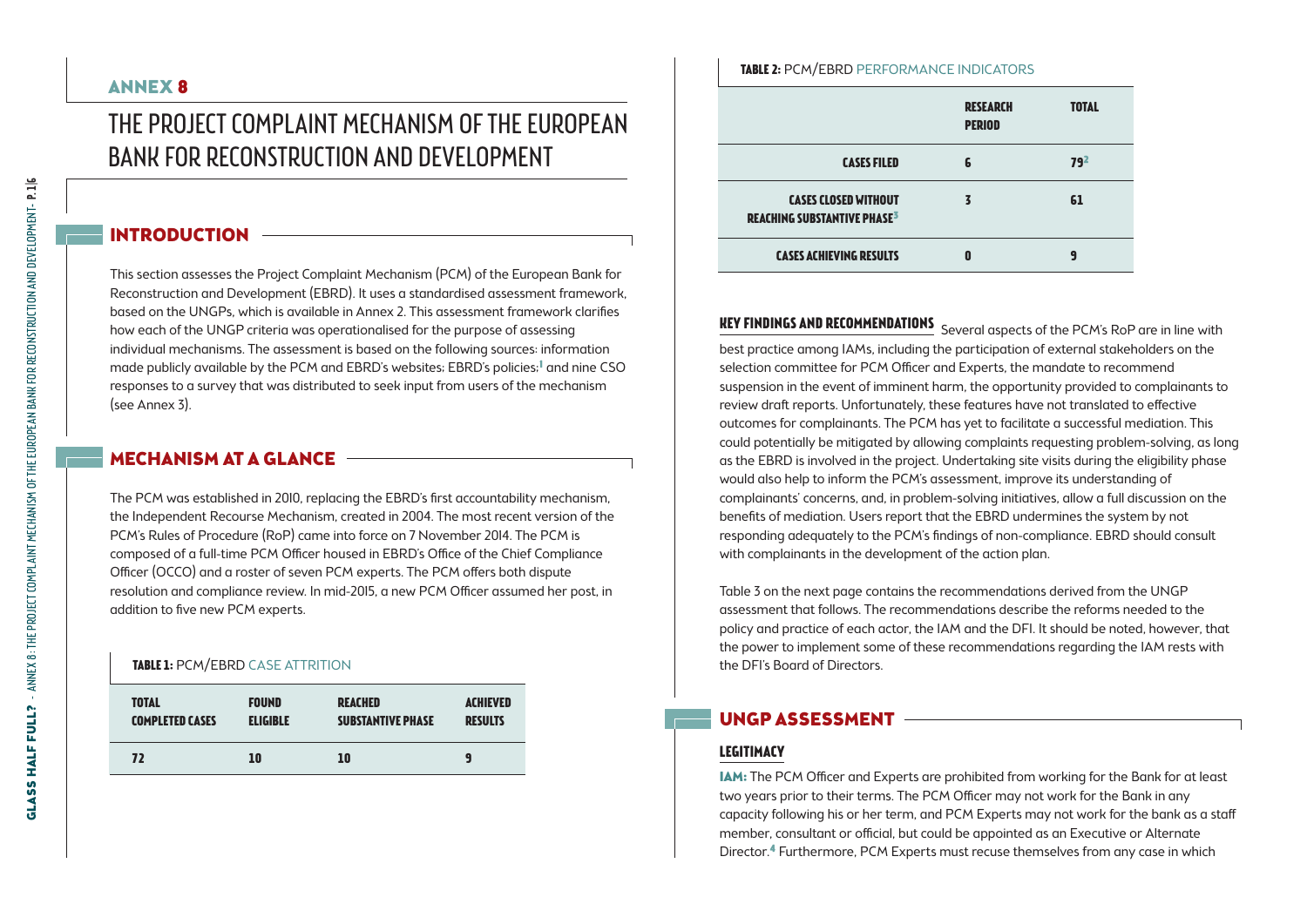#### **Table 3:** Recommendations derived from UNGP assessment

|                       | <b>PCM</b>                                                                                                                                                                                                                                           | <b>EBRD</b>                                                                                                                                                                                                                                                 |
|-----------------------|------------------------------------------------------------------------------------------------------------------------------------------------------------------------------------------------------------------------------------------------------|-------------------------------------------------------------------------------------------------------------------------------------------------------------------------------------------------------------------------------------------------------------|
| <b>LEGITIMACY</b>     | · Establish an advisory group of external<br>stakeholders to provide feedback on the<br>IRM's activities.<br>• PCM Officer should be elevated to a higher<br>position and report directly to the Board.                                              | • Ensure that at least one CSO representative<br>is included in the external stakeholders<br>serving on the selection committees for<br>PCM Officer and Experts.                                                                                            |
| <b>ACCESSIBILITY</b>  | • Accept complaints requesting problem-<br>solving as long as EBRD is involved in the<br>project.<br>• Improve outreach to project-affected<br>communities and local CSOs.                                                                           | . Require clients to disclose the availability of<br>the PCM to project-affected communities.                                                                                                                                                               |
| <b>PREDICTABILITY</b> | . Adhere to deadlines.<br>• Provide regular updates to complainants on<br>the status of their complaints.<br>• Monitor the project until instances of non-<br>compliance are remedied, not only the<br>implementation of Management Action<br>Plans. | • Address all findings of non-compliance<br>found by the PCM in its investigations.<br>• Provide quidance to potential complainants<br>on whom to contact within Bank<br>Management with their concerns and the<br>timeframe in which to expect a response. |
| <b>EQUITABILITY</b>   | • Share final reports with complainants and<br>Bank simultaneously.<br>• Conduct field visits at the eligibility<br>assessment stage to ensure the concerns of<br>complainants are understood well.                                                  | • Consult with complainants in the<br>development of Management Action Plans.                                                                                                                                                                               |

|                                       | <b>PCM</b>                                                                                                                                                                | <b>EBRD</b>                                                                                                                                                                                                                                                                                                                                 |
|---------------------------------------|---------------------------------------------------------------------------------------------------------------------------------------------------------------------------|---------------------------------------------------------------------------------------------------------------------------------------------------------------------------------------------------------------------------------------------------------------------------------------------------------------------------------------------|
| <b>TRANSPARENCY</b>                   | • Publish information on complaints that are<br>not registered.                                                                                                           | • Improve Public Information Policy and<br>disclose more informative project summary<br>documents, project assessments and<br>monitoring reports, especially for category<br>B projects with significant impacts.                                                                                                                           |
| <b>RIGHTS</b><br><b>COMPATIBILITY</b> | • Develop protocols to prevent and address<br>reprisals against complainants.                                                                                             | . Commit not to fund activities that cause.<br>contribute to or exacerbate human rights<br>violations<br>• Require clients to assess the human rights<br>impacts of their operations.<br>• Develop measures to address reprisals<br>against complainants.                                                                                   |
| <b>LESSONS</b><br><b>LEARNED</b>      | • Identify and publish trends and lessons<br>learned from cases.<br>• Strengthen mandate to allow PCM to<br>undertake policy reviews without<br>involvement of the Board. | • Commit not to provide additional financing<br>for similar activities to clients found to be in<br>non-compliance until the non-compliance<br>has been remedied.<br>• Develop and publish a monitoring and<br>tracking tool to report on implementation<br>of commitments and changes in policies/<br>procedures as a result of PCM cases. |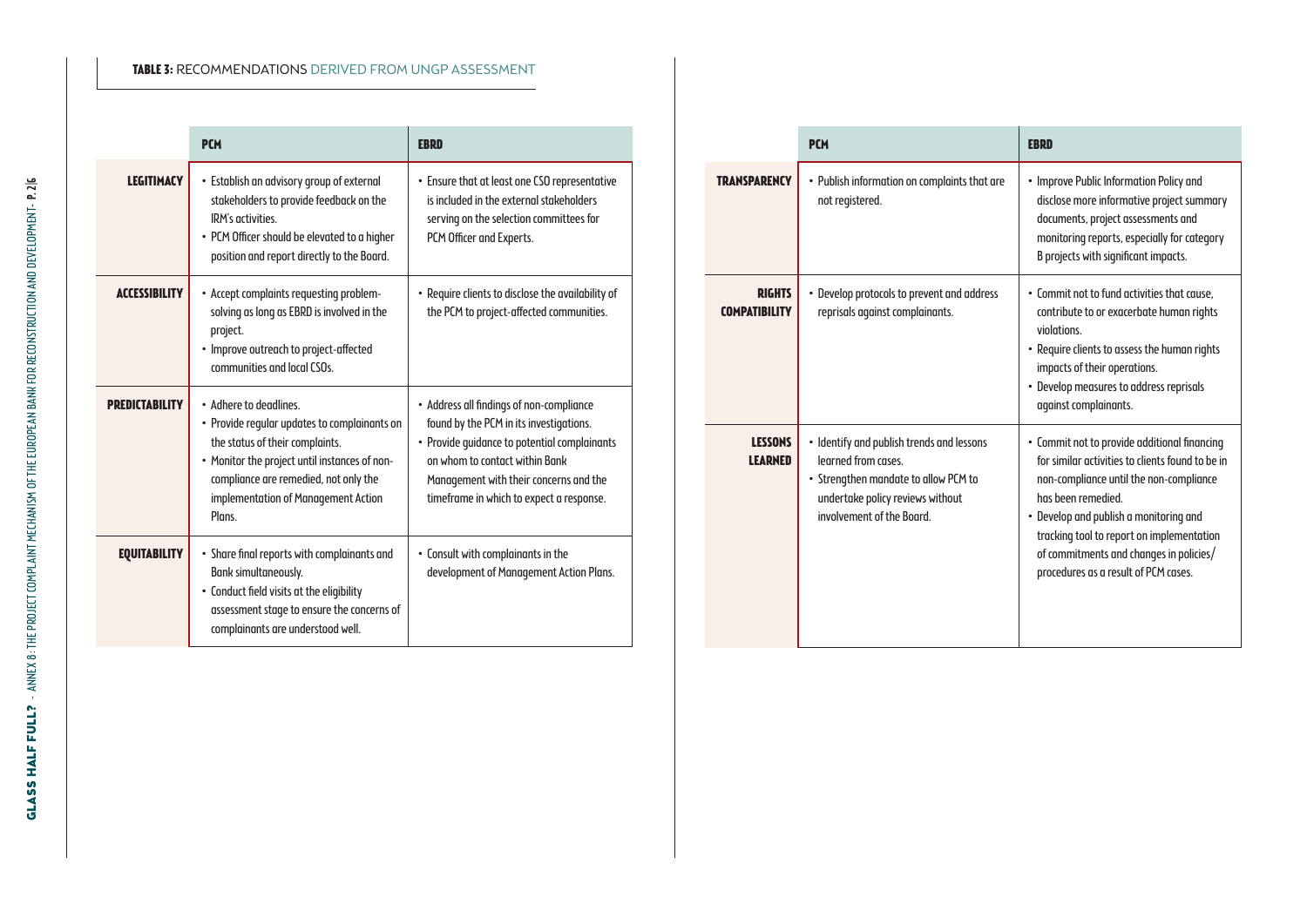they may have a conflict of interest and are required to notify the PCM Officer about any circumstances that may affect their independence or any attempts to influence or interfere with their work.<sup>5</sup> Despite these provisions to safeguard the PCM's legitimacy, survey results were mixed on whether, in practice, the PCM handled complaints in a fair manner or was open to feedback. Several respondents expressed concern that the PCM's independence, and therefore its legitimacy, is being undermined by Bank Management. These respondents shared their impression that the Bank had exerted pressure on the PCM and interfered in the handling of a few cases, including delaying the publication of PCM reports.

**DFI:** Unlike in many mechanisms, the PCM's RoP provide that the selection committee for the PCM Officer and Experts will include members external to the Bank.<sup>6</sup> Following the adoption of the revised RoP last year, a selection committee was formed to hire additional PCM experts that did include civil society representatives. However, CSOs expressed concerns that the selection committee established to select the new PCM Officer in early 2015 did not include a civil society representative, though, according to Bank management, it did include two people external to the Bank.7

#### **Accessibility**

IAM: The PCM has developed several tools to help ensure that its complaint process is accessible to potential users. Complaints can be submitted in any of the languages of the countries of operation, including via an online complaint form available in English and Russian.8 The PCM RoP are available in 14 languages, and the PCM has also published a PCM User Guide in 14 languages.<sup>9</sup> Survey respondents report that the filing procedures are easy to follow, with a majority reporting that it is easy for them to contact the PCM for questions or advice. However, some expressed concern that while CSOs may not have difficulty in understanding the PCM's procedures, community members who do not have CSO support might find it more challenging and often are unaware they can ask the PCM for advice. The PCM is also the only IAM that allows CSOs that are not directly affected by the DFI-financed activity to file a complaint requesting a compliance review. However some of the filing requirements diminish the PCM's accessibility. For example, the PCM will only accept complaints requesting problem-solving if they are received within 12 months following the EBRD's last disbursement to the client. However, information about disbursement is not publicly available, so complainants have no way of knowing whether their complaints are eligible prior to filing. Furthermore, there is no logical reason why problem-solving would be more feasible or desirable prior to disbursement. As long as both parties have an interest in resolving the conflict, problem-solving can be effective.

**DFI:** A link to the PCM's website is fairly easy to find on the EBRD's homepage.<sup>10</sup> However, the website is only useful for those who know to look there. Although EBRD clients are required to establish and disclose the availability of project-level grievance mechanisms,11 they are not required to disclose that they have received financing from the EBRD nor that project-affected people have access to the PCM. Respondents reported that often local communities affected by EBRD-financed projects are not aware of the Bank's involvement in the project and thus, not aware about the PCM.

#### **Predictability**

IAM: Both the current and previous RoP establish deadlines for each stage of the complaint process. However, many respondents report having experienced significant delays, undermining the PCM's predictability. This could be attributable to a lack staff capacity and available PCM Experts. Prior to 2015, the PCM had only three experts on their roster. Now there are seven.<sup>12</sup> More recently, it appears that the PCM is experimenting with a new approach for registration and eligibility assessments, which introduces more uncertainty into the process.<sup>13</sup> In practice, some users report that the PCM kept them informed of the steps it was taking in their cases, while others expressed they did not receive sufficient information from the PCM about the status of their complaints.

The PCM does have a monitoring mandate. It will monitor the implementation of any agreements made through problem-solving until it determines that monitoring is "no longer needed".14 With compliance reviews, the PCM does not monitor the instances of non-compliance it found, rather it is limited to monitoring the implementation of Management Action Plans.15

**DFI:** While the RoP require Bank Management to respond to the PCM at different points throughout the complaint process, there is seemingly no separate policy or procedure for Bank staff regarding their engagement with the complaint process. For example, before filing a complaint, complainants are required to first raise their concerns with Bank Management or the Bank client. However, the Bank provides no guidance on whom to contact with the concern or the timeframe in which to expect a response. Similarly, the Bank does not have a policy on the design and implementation of its Management Action Plans. Users report that Bank Management does not always commit to address findings of non-compliance.

#### **Equitability**

IAM: For the most part, the RoP provide the complainant with an equal opportunity to review and comment on PCM reports as it does for Bank Management. Complainants can review draft Problem-Solving Completion reports,16 draft Problem-Solving Monitoring Reports,17 draft Compliance Review Reports,18 and draft Compliance Review Monitoring Reports.19 Unlike many other mechanisms, the RoP allow complainants to comment on the Management Action Plan. Those comments are shared with the Board of Directors or President, as appropriate, and the PCM Expert conducting the Compliance Review may also take those comments into consideration when finalising the report.20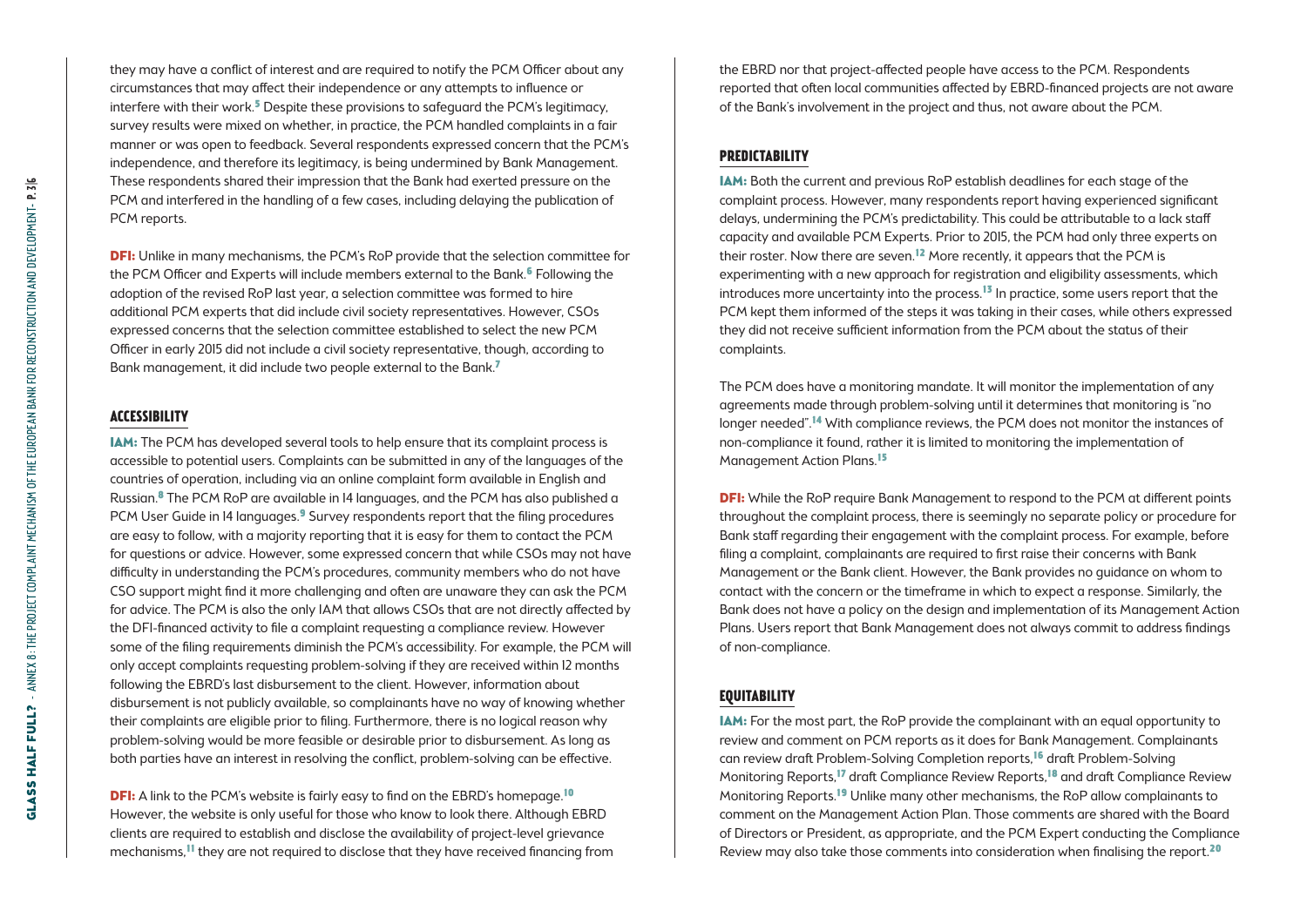**GLASS HALF FULL?** - ANNEX 8: THE PROJECT COMPLAINT MECHANISM OF THE EUROPEAN BANK FOR RECONSTRUCTION AND DEVELOPMENT- P. 4/6 GLASS HALF FULL? - ANNEX 8: THE PROJECT COMPLAINT MECHANISM OF THE EUROPEAN BANK FOR RECONSTRUCTION AND DEVELOPMENT- P. 4|6

The final reports are not shared with the complainants until after the Board has approved them. The PCM, however, does not consistently consult with complainants in person during the eligibility phase as it does with Bank Management. In-person meetings with complainants would ensure the PCM adequately understands the complainants' concerns and would inform its Eligibility Assessment Report. In practice, a few survey respondents reported that they thought that the EBRD and its client had access to more information than they did. Most survey respondents did report that the PCM respected the role of the complainants' advisor or representative.

**DFI:** Users expressed that the EBRD often does not communicate sufficiently on the preparation of Management Action Plans (MAPs). In addition to preparing a MAP, management may also prepare a management response to the PCM findings.121 The RoP, however, do not provide complainants with the opportunity to comment on the management's response. The EBRD should provide the PCM with sufficient resources in order to allow complainants to participate meaningfully in its complaint process. The PCM reports that its budget was increased in 2014 to allow the recruitment of new PCM Experts.<sup>22</sup> Any expenses incurred above its budget can be covered by the Bank's Management Reserve Fund.23

#### **Transparency**

IAM: The PCM provides a substantial amount of information about its activities, through its Register,<sup>24</sup> where documentation on registered complaints is disclosed, and its detailed annual reports.25 However, it is difficult to find information on complaints that did not meet the registration criteria, as this information is not disclosed on the Register or in the annual reports.

**DFI:** The EBRD has ranked the lowest among multilateral development banks on the Aid Transparency Index for the last three years.26 Its Public Information Policy (PIP) provides for a number of exceptions that allow the EBRD to withhold the Project Summary Documents, which would otherwise be disclosed, limiting the information available to potential complainants. Indeed, survey respondents reported that publicly available project information can be insufficient to develop a complaint to the PCM, especially for projects categorised as B, in spite of their potentially significant adverse impacts. In general, information on monitoring and implementation of mitigation measures is very hard to obtain from the Bank.

#### **Rights compatibility**

IAM: The PCM has some measures that would help ensure the rights compatibility of its outcomes. Complainants can request that their identities remain confidential.<sup>27</sup> Significantly, the PCM has the mandate to recommend suspension of the banks processing of or disbursements related to a project, if the PCM believes the project will

cause serious, irreparable harm.28 However, this provision has never been invoked. These provisions prevent human rights violations during the process but do not ensure that process outcomes are rights compatible. The PCM could make use of the limited references to human rights in the EBRD's Environmental and Social Policy in its compliance investigations.

**DFI:** The EBRD's Environmental and Social Policy (ESP) recognises the "responsibility of clients and their business activities to respect human rights".<sup>29</sup> Human rights are explicitly referenced throughout the EBRD's Performance Requirements, and included in the definition of "social impacts".30 However, the ESP stops short of the human rights due diligence called for in the UN Guiding Principles on Business and Human Rights, which would assess impacts against all internationally recognised human rights.<sup>31</sup> Another significant shortcoming is that, although the EBRD makes a commitment that it "will not knowingly finance projects which either involve or result in forced evictions", $32$  it does not make a similar commitment regarding the violation of other human rights.

#### **Lessons learned**

IAM: The RoP require that the PCM should be reviewed by the Board of Directors every five years,<sup>33</sup> allowing a regular opportunity for the PCM to incorporate lessons learned and improve its own performance. The most recent review, concluded in May 2014, included two comment periods and several regional consultations to solicit feedback from CSOs. However, CSOs were dissatisfied with the extent to which their comments were incorporated into the final policy, many of which were intended to prevent changes that would weaken the policy. There were several improvements to the RoP that seemed to incorporate lessons learned from ongoing or previous complaints. For example, the revised RoP extends the length of time that a complainant can request problem-solving regarding a project in which EBRD has an equity investment, an issue that arose in a previous complaint.<sup>34</sup> Although proposed by CSOs during the revision process, the PCM does not have an advisory function to draw lessons from its cases to improve the implementation of EBRD's environmental and social policies.

DFI: The EBRD revises its 'good governance' policies – ESP, PIP, and PCM RoP – at the same time, which, in theory, should help ensure coherence and consistency. However instead of improving the policies or their implementation as a result of PCM findings, users expressed concern that the ESP's biodiversity provisions were weakened as a result of three complaints on hydropower projects, the compliance reviews for which were completed at the beginning of the revision process.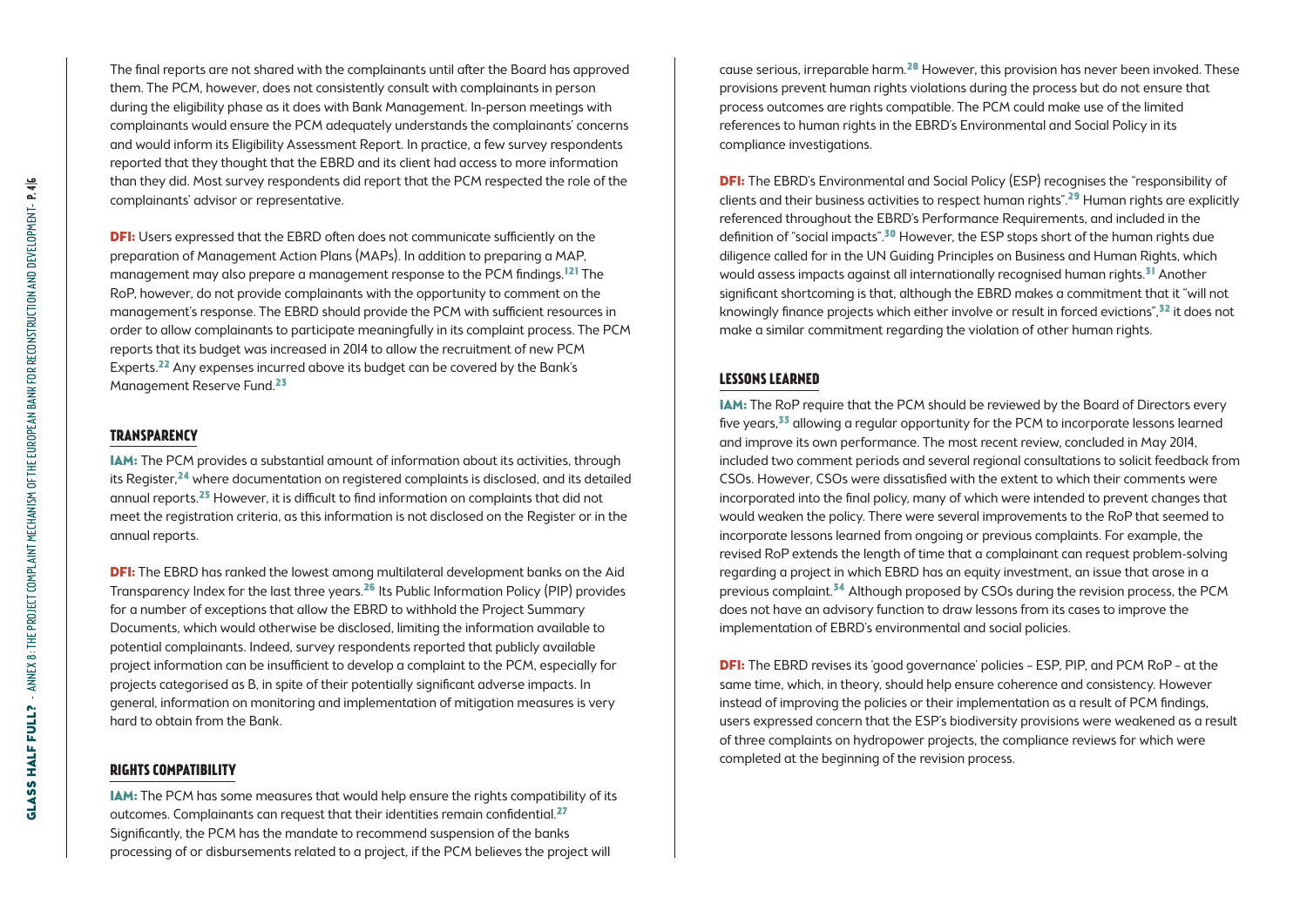### Analysis of Complaints Closed without Reaching a Substantive Phase

According to the PCM's website, between 1 July 2014 and 30 June 2015, three complaints were deemed ineligible for the PCM's Compliance Review and Problem-solving Initiative or otherwise closed without reaching a substantive phase of the complaint process.<sup>35</sup> One of the complaints was withdrawn, based on the complainant's formal request that the case be closed following the suspension of the project and changes to the EBRD Environmental and Social Policy and Energy Strategy.36 With regard to the other two complaints, which the PCM Officer reviewed together, the mechanism determined that the there was an insufficient causal link between the anticipated social and environmental impacts of gold mining raised in the complaint and the limited mineral exploration and project preparation activities directly financed under the ERBD project at issue (see Section 4.1.1 for a more extensive analysis of this type of IAM decision).<sup>37</sup>

#### **NOTES**

- 1 See European Bank for Reconstruction and Dev., Approval of New Governance Policies, http://www.ebrd.com/ what-we-do/strategies-and-policies/approval-of-new-governance-policies.html (linking to the 2014 updates of the Environmental and Social Policy, Public Information Policy, and PCM Rules of Procedure).
- 2 This number may differ from the 'total completed cases' in the previous table, because it includes all cases filed, including cases that are currently active and have not yet closed or entered monitoring.
- 3 This row includes cases that were not registered, were found ineligible or were closed after being found eligible, but before reaching a substantive phase.
- 4 European Bank for Reconstruction and Dev., Project Complaint Mechanism Rules of Procedure 9-10, 9T 51, 58 (2014) [hereinafter EBRD Rules of Procedure].
- 5 Id. at 9, ¶ 54.
- 6 *Id.* at 8-10, T 50, 57.
- 7 Letter to European Bank for Reconstruction and Dev. President (Jan. 31, 2015) [hereinafter Letter to EBRD President], Available at http://www.accountabilitycounsel.org/wp-content/uploads/2012/05/Jan-31-2015\_ Letter-on-PCM-Officer-hiring-process.pdf; See also Response to Letter to EBRD President (Feb 6, 2015).
- 8 European Bank for Reconstruction and Dev., Complaint Form, http://www.ebrd.com/downloads/integrity/ sample\_complaint\_form.pdf (providing a sample of the PCM complaint form).
- 9 European Bank for Reconstruction and Dev., How to submit a complaint and what to include http://www.ebrd. com/work-with-us/project-finance/project-complaint-mechanism/submit-a-complaint.html (last visited Nov. 11, 2015).
- 10 European Bank for Reconstruction and Dev., http://www.ebrd.com/home.
- 11 European Bank for Reconstruction and Dev., Environmental and Social Policy, Performance Requirement 10, TT 28 (2014) [hereinafter EBRD Environmental and Social Policy].
- 12 European Bank for Reconstruction and Dev., PCM Experts, http://www.ebrd.com/work-with-us/projectfinance/project-complaint-mechanism/pcm-experts.html (last visited Oct. 20, 2015).
- 13 This approach was described in a CSO letter to the EBRD President, Available at: http://grievancemechanisms org/ltronAmulsarfinal.pdf ("We understand that the PCM is currently trying to redefine the purpose and format of the Eligibility Assessment to prevent duplicating either the Registration or Compliance Review phase of the process. We were assured that in redefining the approach, the PCM would not 'cut corners' in order to speed up the process. Unfortunately, it appears that the PCM's new approach to the Eligibility Assessment phase risks setting a dangerous trend, as demonstrated in the Lydian International complaints.").
- 14 EBRD Rules of Procedure, *supra* note 4, at 7, TT 39.
- 15  $Id$  nt 8,  $\Pi$  47
- $16$  *Id.* at 6,  $97,38$ .
- $17$  *Id.* at 7,  $97, 39$ .
- 18  $Id$  nt 7  $\P$  42
- 19 *Id.* at 8,  $\Pi$  47.
- 20 *Id.* at 7-8. 99 45-46.
- 21  $Id$  at 7-8.  $\Pi$  45 $(b)$ .